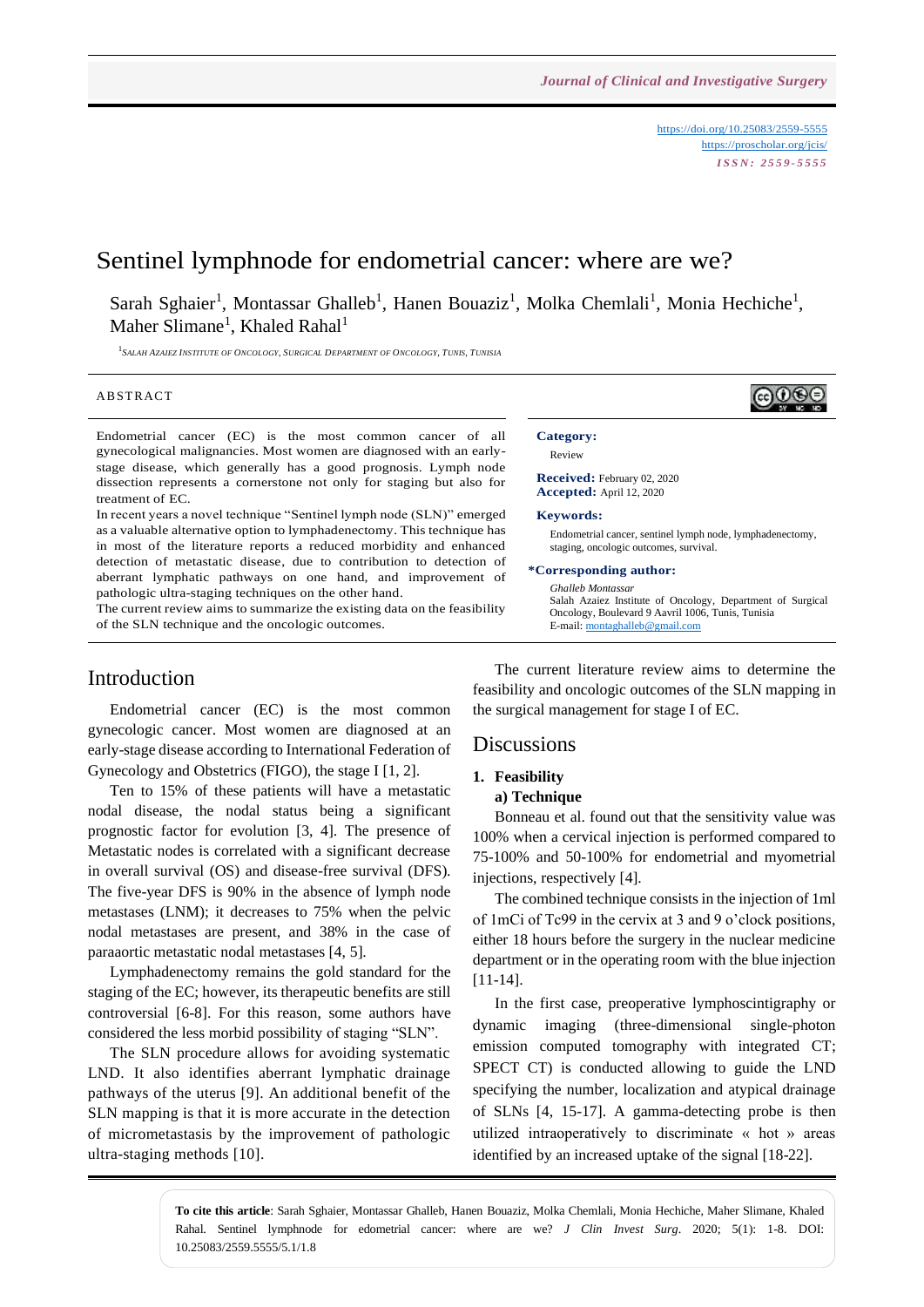Indocyanine green (ICG) represents an alternative to the first techniques for lymphatic mapping in EC [1, 23- 25]. The injection is performed in the same sites as described in the first method. On the other hand, specialized near-infrared imaging equipment is required.

### **b) Sensitivity and false-negative rate of the SLN procedure**

Rossi et al. reported a SLN' sensitivity of 97.2% (95% CI 85.0–100), a negative predictive value (NPV) of 99.6% and a false negative (FN) rate of 3% [2]. The only FN case was obtained in a high grade (serous) cancer [2].

The FIRES trial is a multicenter cohort prospective study that enrolled 385 patients with stage I of EC. All the patients received a cervical injection of ICG and underwent SLN mapping followed by pelvic LND with or without para-aortic LND. They concluded that the SLN approach is equivalent to lymphadenectomy in the surgical management of EC, due to its high sensitivity and negative predictive value [2].

In a study conducted by Abu Rustum in 2009, the sensitivity of the SLN approach was 100% and there were no FN cases [19]. Similarly, different studies have also reported a sensitivity value of 100% [20, 21, 26-28]. In another study by Holloway et al, we reported that the SLN group is associated with a higher node metastasis (30.3% vs.  $14.7\%$ ,  $p<0.001$ ) and that the FN rate of the SLN procedure was of 2.8% [22, 23, 29-32]. However, Holloway et al. mentioned that the risk of presenting a FN SLN is more apparent when we failed to obtain bilateral detection of SLNs [16]. Barlin et al. demonstrated that the FN rate decreased from 15 to 2 % when we performed a lymphadenectomy in the hemipelvis, where no SLN was displayed [24]. It has been shown that the SLN procedure allows identifying atypical lymphatic drainage pathways of the uterus [9, 33-36]. They showed that 5% of SLNs are identified in the presacral area and deep internal iliac region [9].

Barlin et al. demonstrated the importance of applying the SLN mapping algorithm [22]. The first step consists of a peritoneal and serosal evaluation and washing. Then, a retroperitoneal evaluation is conducted in which the mapped SLN, as well as any suspicious nodes regardless of mapping, are excised. In the absence of mapping in a hemipelvis, a sidespecific LND should be performed [37-40].

When the NCCN algorithm was followed, the SLN procedure accurately displayed metastatic lymph node [23, 24].

Besides, the society of gynecologic oncology (SGO) considered that applying the SLN surgical algorithm is a reasonable staging strategy that provides information on nodal metastasis and potentially decreased morbidity with apparent uterine confined EC [25].

In the meta-analysis conducted by Lin et al., a pooled sensitivity was of 91% (95% CI: 87–95%), an overall detection rate of 83 % (95% CI: 80–86%) and a bilateral detection rate of 56% (95% CI: 48–63%) [1]. These results showed that the SLN mapping represents an acceptable approach with an accurate value in the diagnosis of metastatic lymph nodes in EC.

| <b>Table1.</b> Sensitivity, Negative Predictive Value (NPV) and |
|-----------------------------------------------------------------|
| False Negative (FN) rates of SLN.                               |

| FN rate |
|---------|
|         |
| 3%      |
| 0%      |
|         |
|         |
|         |
|         |
|         |
|         |
|         |
| 1,9%    |
| 1,4%    |
|         |
|         |
| 2,8%    |
| 4,5%    |
|         |

#### **c) Overall and bilateral detection rates**

Several studies demonstrated that better results were obtained when the mapping was performed using patent blue with radiocolloid tracer than patent blue alone [4]. How et al. showed a bilateral detection rate of 60% and an overall detection rate of 88% when using radiocolloid and blue dye [14]. Ballester et al. showed that using both radiotracer and blue dye was able to increase the detection rate to 94% compared to 57% when the blue dye is used solely [40].

Frumovitz et al. illustrated that the combined technique detected bilateral SLN in 31% of patients [13]. Leucuru et al. reported a bilateral display rate between 46 and 87% when the combined technique is carried out [41, 42].

Nonetheless, other authors reported a higher detection rate ranging between 55 to 60% when patent blue is used solely [38, 39].

A meta-analysis conducted by Smith et al. reported that blue dye alone detected at least one SLN in 80% of women and bilateral SLNs in 50% of them, and that the Combined method increases the detection rate of at least one SLN to 88% but not the bilateral rate detection which was of 51% [43].

Lecuru et al. reported a detection rate ranging from 45 to 100% when the combined method is performed [42]. However, Lin et al reported an overall detection rate of 86% (95% CI: 83–89%) and a sensitivity of 93% (95% CI: 87–96%) when blue dye is used [1]. In the same study,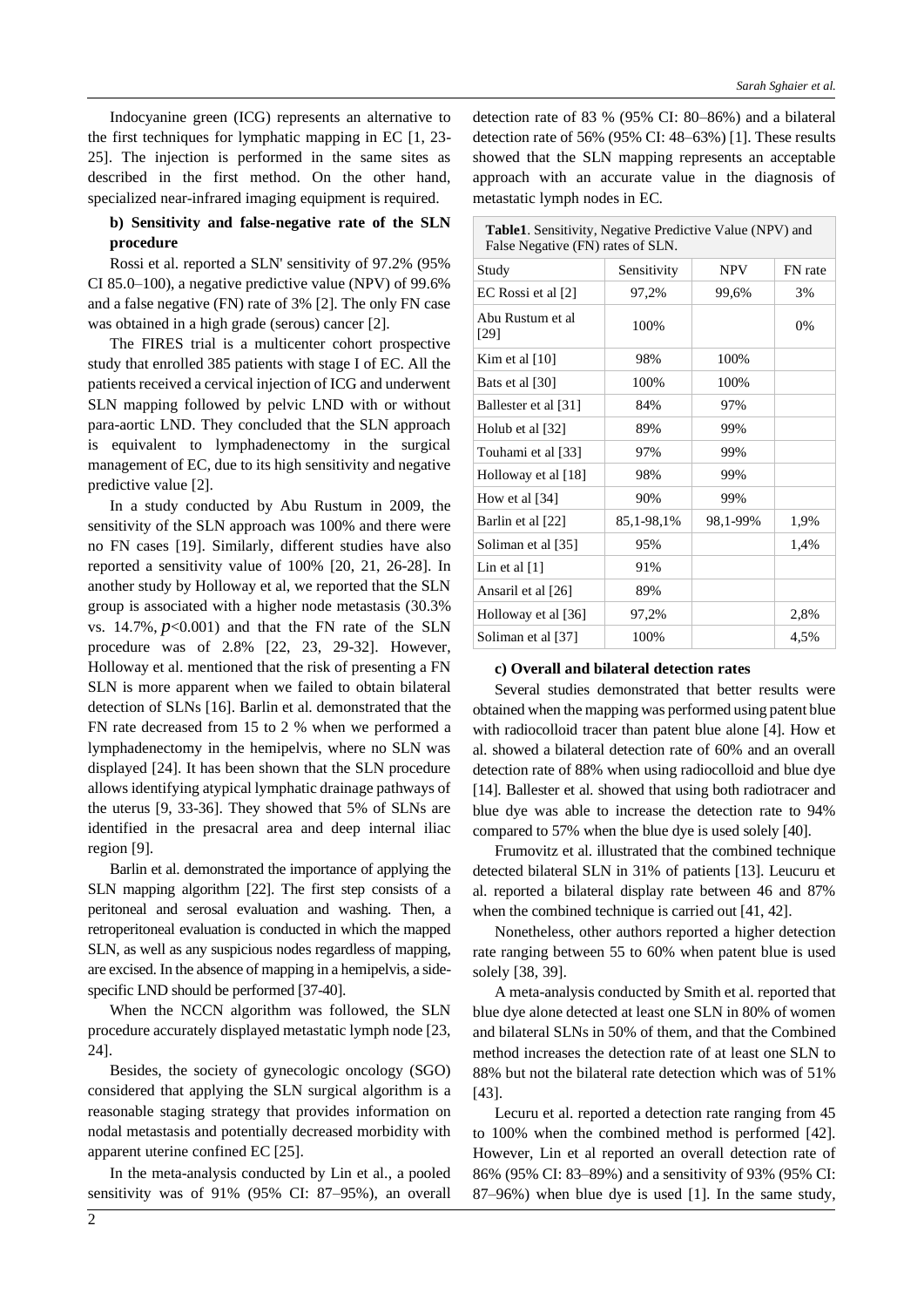combining patent blue to radiotracer showed the same detection rate of 86% (95% CI: 82–90%), and a sensitivity of 92% (95% CI: 84–96%) [1].

Concerning the ICG, some authors considered it as the most effective method in the detection of pelvic SLN [43- 45].

Lin et al. showed that the use of ICG is characterized by a high bilateral detection rate: 78% (95% CI: 72–84%) and overall detection rate: 93% (95% CI: 89–96%) [1]. In the FIRES trial, the overall detection rate was 86% when using ICG dye [2, 46-48]. In another study conducted by Abu Rustum et al. it has been shown that the detection rate increased from 77 to 94% ( $p=0.03$ ) within a 30-case experience [49].

Furthermore, Ruscito et al. reported that ICG SLN mapping has similar overall detection rates compared to the Tc99 combined with the blue dye technique. Similarly, they did not find any difference in bilateral detection rates between ICG and blue combined to Tc [50]. When comparing ICG to the blue dye alone, similar results were found in the overall detection rate, while an increase in the bilateral detection was shown when using ICG [50]. Some other series demonstrated that ICG increased the frequency of SLN detection compared to blue dye [34, 45]. Frumovitz et al. found that the detection of at least one SLN, when using ICG and blue dye, is for 96% and 74% of patients, respectively [13].

### **2. SLN pathology**

Ultra-staging consists of cutting additional sections and applying immunohistochemistry (IHC) staining [10].

It improves the detection of the micrometastatic disease, identifying more micrometastasis and isolated tumor cells (ITC) [2, 3, 51]. Also, the evaluation by IHC increases the

probability of identifying small-volume disease compared to the standard coloration by hematoxylin-eosin (HE) [10, 52- 55]. Several studies found out that 50% of metastatic lymph nodes was represented by low-volume tumor cells, identified by ultra-staging processing [10, 56-62]. Abu Rustum et al. noted 11% positive nodes in this low-risk group of EC, mostly recognized by ultra-staging techniques [29, 63-65].

In the Senti-Endo study, authors found out macrometastases in 50% of the cases, micrometastases in 44%, and ITC in 6% [60, 66, 67]. They also demonstrated that IHC allows rectifying the diagnosis of positive lymph nodes that are unrecognized by the standard HE in 47 % of cases [60]. Bosquet et al. assessed that the rate of occult micrometastasis was 12.5% after IHC staining [68]. Other studies showed that ultra-staging procedure allowed to double the number of metastatic nodes found, compared to those identified by the routine HE (mostly by the detection of micrometastases and ITC) [31, 36]. Furthermore, Bernardin et al. concluded that IHC increased the sensitivity and the NPV of the SLN to 83.3% and 93.8%, respectively, compared to those of routine HE which are 33% and 79%, respectively [69-71].

Yabushita et al. demonstrated that missing the detection of those low-volume tumor cells represents a risk factor for recurrence in EC [64]. Similarly, in a study conducted by St Clair et al. we noted that the recurrence-free survival at 36 months was 71% for macrometastases, but it was 86% for both micrometastases and ITC [65].

Moreover, Kim et al. concluded that the ultra-staging of SLN may be omitted if there is no myometrial invasion on the final pathologic result, as also noted that micrometastases and ITC were more frequent in EC with myometrial invasion on the final examination [10].

| <b>Table 2.</b> Overall and bilateral SLN detection rates |                |                             |                |                            |                |                            |  |  |
|-----------------------------------------------------------|----------------|-----------------------------|----------------|----------------------------|----------------|----------------------------|--|--|
| Study                                                     | Blue           |                             | $Blue+Tc$      |                            | ICG            |                            |  |  |
|                                                           | Detection rate | Bilateral<br>detection rate | Detection rate | Bilateral<br>detction rate | Detection rate | Bilateral<br>detction rate |  |  |
| Frumovitz et al [13]                                      |                | 31%                         |                |                            |                |                            |  |  |
| Holloway et al [47]                                       | 76%            | 40%                         |                |                            |                |                            |  |  |
| Ballester et al [40]                                      | 57%            |                             | 94%            | 62%                        |                |                            |  |  |
| How et al $[14]$                                          |                |                             | 88%            | 60%                        |                |                            |  |  |
| Vidal et al [38],                                         | $55 - 60%$     |                             |                |                            |                |                            |  |  |
| Eitan R et al $[39]$                                      |                |                             |                |                            |                |                            |  |  |
| Touhami et al [33]                                        |                |                             | 94%            | 74%                        |                |                            |  |  |
| Bats et al [30]                                           |                |                             | 70%            | 37%                        |                |                            |  |  |
| Barlin et al [22]                                         |                |                             | 81%            | 51%                        |                |                            |  |  |
| Khoury Collado et al [27]                                 |                |                             |                | 67%                        |                |                            |  |  |
| Lecuru et al $[42]$                                       |                |                             |                | 46-87%                     |                |                            |  |  |
| Rossi [2]                                                 |                |                             |                |                            | 86%            | 52%                        |  |  |
| Rossi [51]                                                |                |                             |                |                            | 88%            | 60%                        |  |  |
| Lin et al $[1]$                                           | 86%            |                             | 86%            |                            | 93%            | 78%                        |  |  |
| Khoury Collado et al [49]                                 |                |                             |                |                            | 77-94%         |                            |  |  |
| Ansari et al [26]                                         |                |                             |                |                            | 77,8%          |                            |  |  |
| Soliman et al [35]                                        |                |                             |                |                            | 89%            |                            |  |  |

 $\frac{1}{2}$  **Table 2.**  $\frac{1}{2}$   $\frac{1}{2}$   $\frac{1}{2}$   $\frac{1}{2}$   $\frac{1}{2}$   $\frac{1}{2}$   $\frac{1}{2}$   $\frac{1}{2}$   $\frac{1}{2}$   $\frac{1}{2}$   $\frac{1}{2}$   $\frac{1}{2}$   $\frac{1}{2}$   $\frac{1}{2}$   $\frac{1}{2}$   $\frac{1}{2}$   $\frac{1}{2}$   $\frac{1}{2}$   $\frac{1}{2}$   $\frac{1}{2}$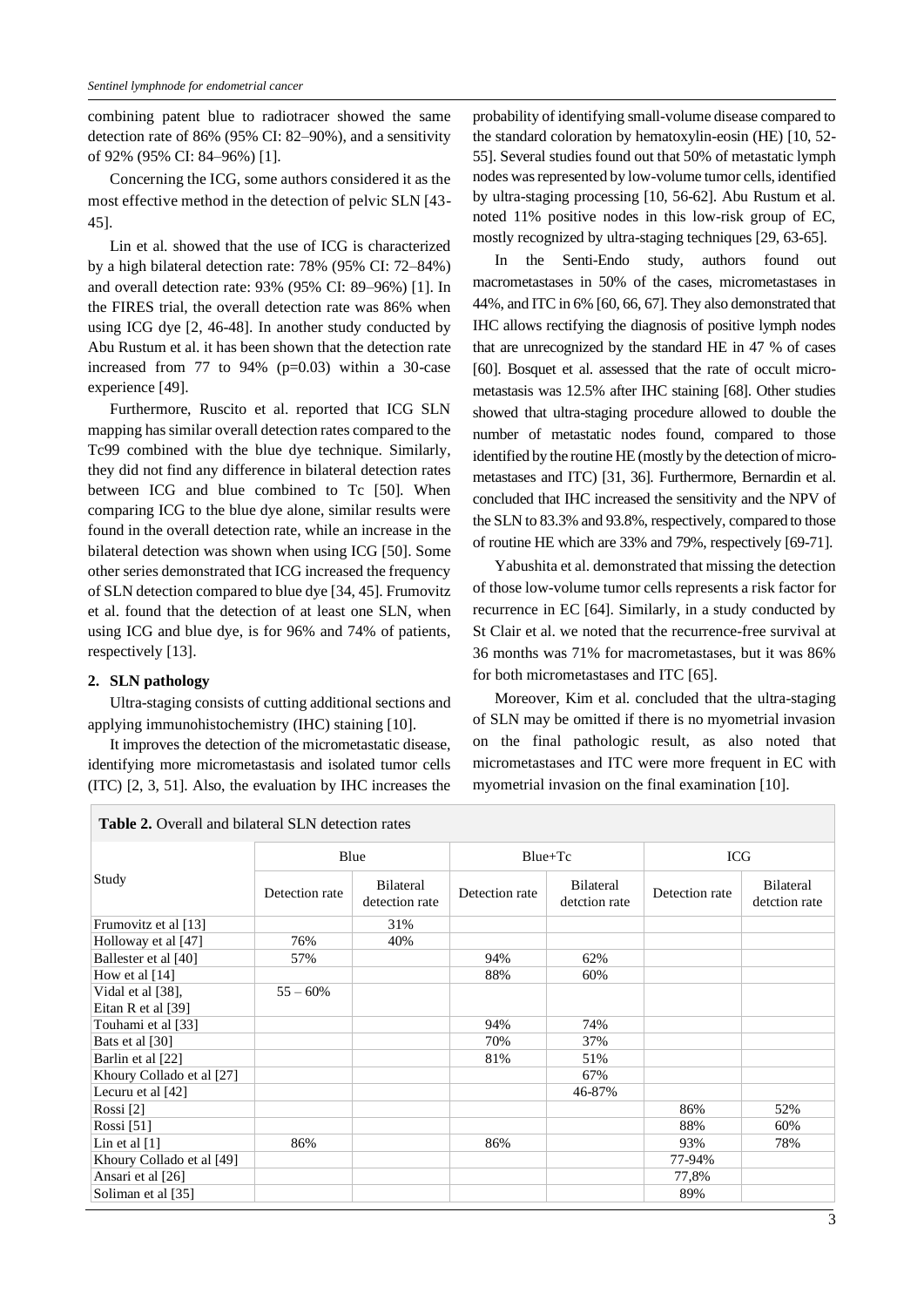### **3. Complications**

Some specific complications occurred when the blue dye is used, most frequent encountered being allergic reactions in  $0.14 - 3\%$  of the cases [3]. For instance, we can mention erythema, urticaria, swelling, oxygen desaturation and anaphylactic shock [1]. Patent blue will also cause bluegreen-colored urine during 24 hours postoperatively [1, 3].

Unlike the blue dye, the high cost of Tc99 which requires nuclear technicians, physicians and the maintenance of the radiation probes represents considerable disadvantages [13].

On the other hand, specialized near-infrared imaging equipment is required, representing the principal disadvantage of the ICG use [18].

It is important to mention that the bright green effect on neared imaging may lead to the removal of adipose tissue or lymphatic trunks instead of mapped lymph nodes [13]. For instance, in the FILM trial, this occurred in 5 to 6% of presumed nodes which were not confirmed as nodes on pathology [13].

Secondly, this bright signal also conduced to the excision not only of the true SLN but also of the nodes in second or third echelon, which cannot be seen with blue dye [13].

#### **4. Oncologic outcomes**

Women with stage I of EC had an excellent survival rate with a recurrence rate of less than 10% [53]. Fifteen percent of patients who relapsed had positive lymph nodes [54]. Metastatic lymph nodes are correlated with decreased overall survival (OS) and disease-free survival (DFS) [11, 15]. Morrow et al. reported that the 5-year DFS was 90% when there were no positive nodes, 75% with positive pelvic nodes and 38% with metastatic para-aortic nodes [54, 72].

A cochrane systematic review, comparing stage I patients of EC who either had or who had not undergone lymphadenectomy, found out that the OS was similar HR  $= 1.07$  [IC 95%: 0.81-1.43]), as well as the DFS (HR = 1.23 [0.96-1.58]) [57]. They also concluded that the rate and localization of recurrences are the same in both groups [57]. Benedetti et al found that lymphadenectomy identified 10% more cases of metastatic lymph nodes, but with no survival benefits [7]. They reported a 5-year DFS and OS rates of 81.7% and 90%, respectively, when no lymphadenectomy was performed, compared to 81 % and 85.9%, in the group of lymphadenectomy [7].

The ASTEC trial had also come to the same conclusion of the absence of survival benefit and the increase of morbidity when lymphadenectomy was performed [6, 73]. Besides, Kitchener et al studied the efficacy in the realization of lymphadenectomy in an early stage of EC and did not notice any advantage in OS, recurrence-free survival and disease-specific survival [6].

However, other studies compared retrospectively patients with EC who underwent lymphadenectomy with those who did not underwent it, and concluded that lymphadenectomy was associated with increased survival in the intermediate or high-risk group of EC [58, 59]. In light of these data, some authors have considered the need for a less morbid technique that could allow relatively similar staging capabilities as lymphadenectomy.

NCCN guidelines have advocated for the SLN procedure in the staging of EC, and considered it as a level 2B evidence [2]. Besides, and as seen in the previous chapters, the SLN mapping allowed the detection of more positive nodes, had more upstaged IIIc disease and then got more adjuvant treatment [36].

Raimond et al. concluded that SLN mapping allowed to recognize 10% more positive lymph nodes, and this permit to lead up to an adequate adjuvant treatment [52]. How et al demonstrated that the recurrence in the hem-pelvis, where the SLN biopsy and lymphadenectomy were performed, was reduced by 68 % compared to the group of lymphadenectomy (HR 0.32, *p*=0.007) [61]. Besides, some studies showed that metastatic disease occurred in non SLNs in 40% of women [47, 62].

Moreover, « occult » metastasesidentified as a result of the enhanced pathologic techniques of ultra-staging may increase the risk of recurrence in patients with early-stage of EC, if not detected with conventional techniques [4, 64]. In a study conducted by Yabushita et al. authors noted that the probability of recurrence was positively associated with the presence of micro-metastases, independently of the stage of the tumor [64]. Kim et al. reported that the identification of low-volume disease may be essential for the follow-up and the adjuvant treatment [10]. Clair et al did not find a difference in the recurrence rates between patients with micro-metastasis treated by adjuvant treatment and those without metastases [65].

Schiavone et al. studied the surgical management of carcinosarcoma and compared SLN mapping to lymphadenectomy [66]. They reported that the median number of metastatic nodes was comparable between both groups  $(p=0.2$  and observed no difference in median progression-free survival between the two groups (23 vs. 23.2 months, respectively; *p*=0.7) [66]. Moreover, Schiavone et al. also studied serous uterine carcinoma, and compared SLN mapping to routine lymphadenectomy [67]. They did not reach a difference between both groups, neither in the two-year progressionfree survival  $(77\% \text{ vs. } 71\%$ , respectively,  $p=0.3$ ) nor in the adjuvant therapy [67].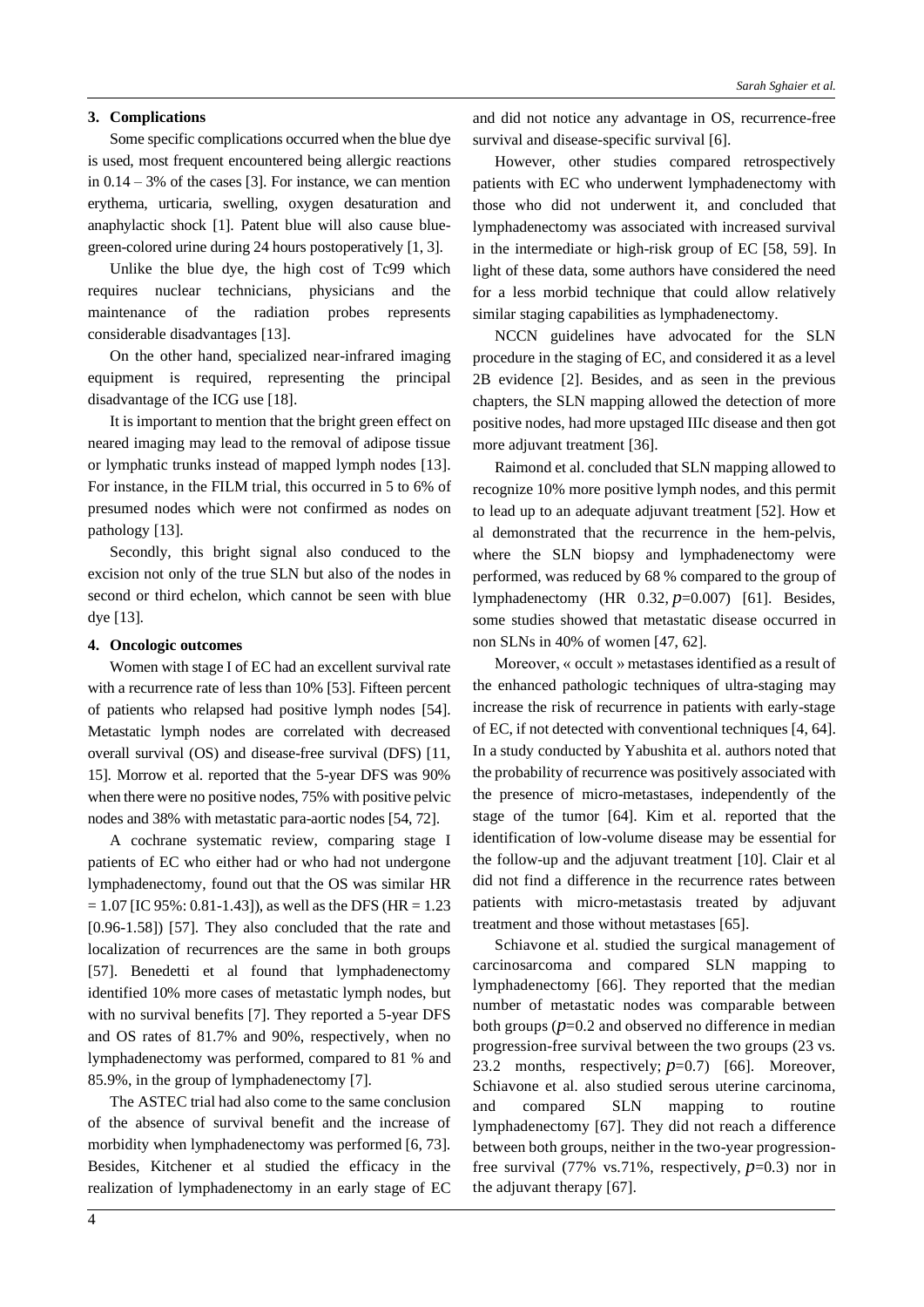Thus, NCCN guidelines suggested the possibility of applying the NCCN algorithm in women with high-risk group of EC [18].

## **Conclusions**

Endometrial cancer (EC) is the most common cancer of all gynecological malignancies.

The current literature data sustain that the SLN procedure represents a feasible and reliable approach in the early-stage of EC.

We assume that it is time for patients with early-stage EC to undergo the SLN procedure following the NCCN algorithm. It helps to reduce morbidities related to unnecessary LND, and ensures a more comprehensive care including surgery and adjuvant therapy.

However, future prospective randomized trials are needed to accurately identify oncological outcomes when applying the SLN procedure to women with EC, and to give a higher degree of recommendation to the NCCN algorithm.

## References

- 1. Lin H, Ding Z, Kota VG, Zhang X, Zhou J. Sentinel lymph node mapping in endometrial cancer: a systematic review and meta-analysis. *Oncotarget*. 2017;8(28):46601–46610. doi:10.18632/oncotarget.16662
- 2. Rossi EC, Kowalski LD, Scalici J, et al. A comparison of sentinel lymph node biopsy to lymphadenectomy for endometrial cancer staging (FIRES trial): a multicentre, prospective, cohort study. *Lancet Oncol*. 2017;18(3):384– 392. doi:10.1016/S1470-2045(17)30068-2
- 3. Abu-Rustum NR. Sentinel lymph node mapping for endometrial cancer: a modern approach to surgical staging. *J Natl Compr Canc Netw*. 2014;12(2):288– 297. doi:10.6004/jnccn.2014.0026
- 4. Bonneau C, Bricou A, Barranger E. Place actuelle de la procédure ganglion sentinelle dans le cancer de l'endomètre [Current position of the sentinel lymph node procedure in endometrial cancer]. *Bull Cancer*. 2011;98(2):133–145. doi:10.1684/bdc.2011.1304
- 5. Abu-Rustum NR. The increasing credibility of sentinel lymph node mapping in endometrial cancer. *Ann Surg Oncol*. 2013;20(2):353–354. doi:10.1245/s10434-012- 2685-8
- 6. Kitchener H, Swart AM, Qian Q, Amos C, Parmar MK. Efficacy of systematic pelvic lymphadenectomy in endometrial cancer (MRC ASTEC trial): a randomised study. *Lancet*. 2009; 373(9658) :125–136. doi: 10.1016/S0140-6736(08)61766-3
- 7. Benedetti Panici P, Basile S, Maneschi F, et al. Systematic pelvic lymphadenectomy vs. no lymphadenectomy in early-stage endometrial

carcinoma: randomized clinical trial. *J Natl Cancer Inst*. 2008; 100(23): 1707–1716. doi: 10.1093/ jnci/djn397

- 8. May K, Bryant A, Dickinson HO, Kehoe S, Morrison J. Lymphadenectomy for the management of endometrial cancer. *Cochrane Database Syst Rev*. 2010;(1):CD007585. doi:10.1002/14651858.CD007585.pub2
- 9. Geppert B, Lönnerfors C, Bollino M, Arechvo A, Persson J. A study on uterine lymphatic anatomy for standardization of pelvic sentinel lymph node detection in endometrial cancer. *Gynecol Oncol*. 2017; 145(2): 256–261. doi: 10.1016/j.ygyno.2017.02.018
- 10. Kim CH, Soslow RA, Park KJ, Barber EL, Khoury-Collado F, Barlin JN, Sonoda Y, Hensley ML, Barakat RR, Abu-Rustum NR. Pathologic ultrastaging improves micrometastasis detection in sentinel lymph nodes during endometrial cancer staging. *Int J Gynecol Cancer*. 2013; 23(5): 964–970. doi:10.1097/IGC.0b013e3182954da8
- 11. Creasman WT, Morrow CP, Bundy BN, Homesley HD, Graham JE, Heller PB. Surgical pathologic spread patterns of endometrial cancer. A Gynecologic Oncology Group Study. *Cancer*. 1987;60(8 Suppl):2035–2041. doi:10.1002/1097-0142(19901015)60:8+<2035::aidcncr2820601515>3.0.co;2-8
- 12. Cormier B, Rozenholc AT, Gotlieb W, Plante M, Giede C; Communities of Practice (CoP) Group of Society of Gynecologic Oncology of Canada (GOC). Sentinel lymph node procedure in endometrial cancer: A systematic review and proposal for standardization of future research. *Gynecol Oncol*. 2015;138(2):478–485. doi:10.1016/j.ygyno.2015.05.039
- 13.Frumovitz M, Plante M, Lee PS, et al. Near-infrared fluorescence for detection of sentinel lymph nodes in women with cervical and uterine cancers (FILM): a randomised, phase 3, multicentre, non-inferiority trial. *Lancet Oncol*. 2018; 19(10): 1394–1403. doi: 10.1016/S1470-2045(18)30448-0
- 14. How J, Lau S, Press J, et al. Accuracy of sentinel lymph node detection following intra-operative cervical injection for endometrial cancer: a prospective study. *Gynecol Oncol*. 2012; 127(2): 332–337. doi: 10.1016/j.ygyno.2012.08.018
- 15. Altman AD, Ferguson SE, Atenafu EG, et al. Canadian high risk endometrial cancer (CHREC) consortium: analyzing the clinical behavior of high risk endometrial cancers. *Gynecol Oncol*. 2015; 139(2): 268–274. doi: 10.1016/j.ygyno.2015.09.001
- 16.Perissinotti A, Paredes P, Vidal-Sicart S, et al. Use of SPECT/CT for improved sentinel lymph node localization in endometrial cancer. *Gynecol Oncol*. 2013;129(1):42–48. doi:10.1016/j.ygyno.2013.01.022
- 17. Delpech Y, Coutant C, Morel O, Uzan S, Daraï E, Barranger E. La recherche du ganglion sentinelle dans le cancer de l'endomètre a-t-elle un intérêt? [Value of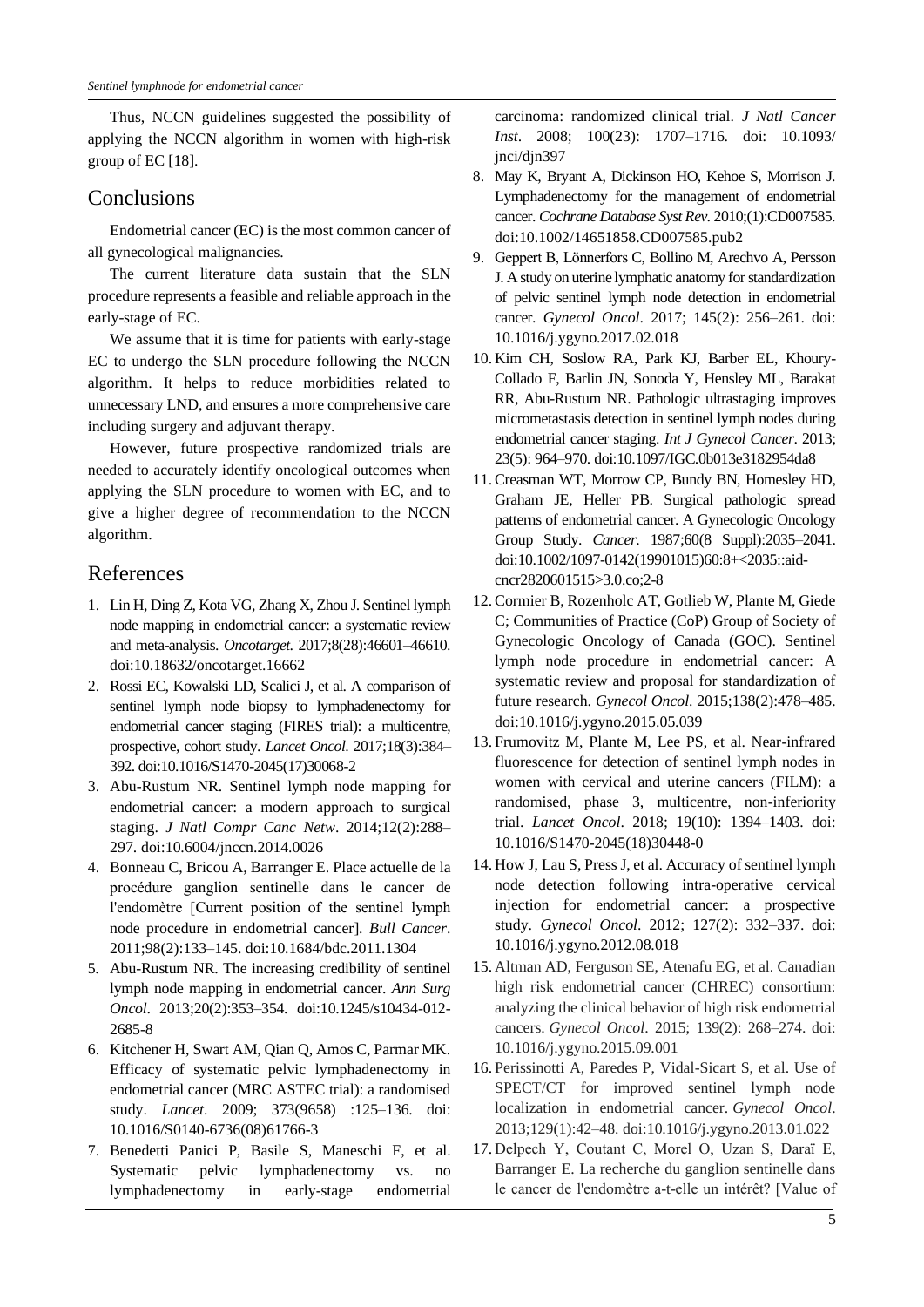sentinel lymph node procedure in endometrial cancer]. *Gynecol Obstet Fertil*. 2007;35(7-8):618–624. doi:10.1016/j.gyobfe.2007.03.016

- 18. Holloway RW, Abu-Rustum NR, Backes FJ, et al. Sentinel lymph node mapping and staging in endometrial cancer: A Society of Gynecologic Oncology literature review with consensus recommendations. *Gynecol Oncol*. 2017;146(2):405– 415. doi:10.1016/j.ygyno.2017.05.027
- 19. Abu-Rustum NR, Gomez JD, Alektiar KM, et al. The incidence of isolated paraaortic nodal metastasis in surgically staged endometrial cancer patients with negative pelvic lymph nodes. *Gynecol Oncol*. 2009;115(2):236–238. doi:10.1016/j.ygyno.2009.07.016
- 20. Morton DL, Wen DR, Wong JH, et al. Technical details of intraoperative lymphatic mapping for early stage melanoma. *Arch Surg*. 1992; 127(4): 392–399. doi: 10.1001/archsurg.1992.01420040034005
- 21. Langer I, Guller U, Viehl CT, et al. Axillary lymph node dissection for sentinel lymph node micrometastases may be safely omitted in early-stage breast cancer patients: long-term outcomes of a prospective study. *Ann Surg Oncol*. 2009;16(12):3366– 3374. doi:10.1245/s10434-009-0660-9
- 22. Barlin JN, Khoury-Collado F, Kim CH, et al. The importance of applying a sentinel lymph node mapping algorithm in endometrial cancer staging: beyond removal of blue nodes. *Gynecol Oncol*. 2012;125(3):531–535. doi:10.1016/j.ygyno.2012.02.021
- 23. Benedetti Panici P, Basile S, Maneschi F, et al. Systematic pelvic lymphadenectomy vs. no lymphadenectomy in early-stage endometrial carcinoma: randomized clinical trial. *J Natl Cancer Inst.* 2008;100(23):1707–1716. doi:10.1093/jnci/djn397
- 24. Dowdy SC, Borah BJ, Bakkum-Gamez JN, et al. Prospective assessment of survival, morbidity, and cost associated with lymphadenectomy in low-risk endometrial cancer. *Gynecol Oncol*. 2012;127(1):5–10. doi:10.1016/j.ygyno.2012.06.035
- 25. Gunderson CC, Boyd J, O'Malley DM. Highlights from the Society of Gynecologic Oncology 2015 Annual Meeting on Women's Cancer. *Gynecol Oncol*. 2015;138(1):3–6. doi:10.1016/j.ygyno.2015.05.033
- 26. Ansari M, Ghodsi Rad MA, Hassanzadeh M, Gholami H, Yousefi Z, Dabbagh VR, Sadeghi R. Sentinel node biopsy in endometrial cancer: systematic review and meta-analysis of the literature. *Eur J Gynaecol Oncol*. 2013;34(5):387-401.
- 27. Khoury-Collado F, Murray MP, Hensley ML, et al. Sentinel lymph node mapping for endometrial cancer improves the detection of metastatic disease to regional lymph nodes. *Gynecol Oncol*. 2011;122(2):251–254. doi:10.1016/j.ygyno.2011.04.030
- 28. Veronesi U, Paganelli G, Viale G, et al. A randomized comparison of sentinel-node biopsy with routine axillary dissection in breast cancer. *N Engl J Med*. 2003;349(6):546–553. doi:10.1056/NEJMoa012782
- 29. Abu-Rustum NR, Khoury-Collado F, Pandit-Taskar N, et al. Sentinel lymph node mapping for grade 1 endometrial cancer: is it the answer to the surgical staging dilemma?. *Gynecol Oncol*. 2009;113(2):163– 169. doi:10.1016/j.ygyno.2009.01.003
- 30. Bats AS, Mathevet P, Buenerd A, et al. The sentinel node technique detects unexpected drainage pathways and allows nodal ultrastaging in early cervical cancer: insights from the multicenter prospective SENTICOL study. *Ann Surg Oncol*. 2013; 20(2): 413–422. doi: 10.1245/s10434-012-2597-7
- 31. Ballester M, Dubernard G, Lécuru F, et al. Detection rate and diagnostic accuracy of sentinel-node biopsy in early stage endometrial cancer: a prospective multicentre study (SENTI-ENDO). *Lancet Oncol*. 2011;12(5):469–476. doi:10.1016/S1470-2045(11)70070-5
- 32. Holub Z, Jabor A, Kliment L. Comparison of two procedures for sentinel lymph node detection in patients with endometrial cancer: a pilot study. *Eur J Gynaecol Oncol*. 2002;23(1):53–57
- 33. Touhami O, Trinh XB, Gregoire J, et al. Predictors of non-sentinel lymph node (non-SLN) metastasis in patients with sentinel lymph node (SLN) metastasis in endometrial cancer. *Gynecol Oncol*. 2015;138(1):41– 45. doi:10.1016/j.ygyno.2015.04.008
- 34. How J, Gotlieb WH, Press JZ, et al. Comparing indocyanine green, technetium, and blue dye for sentinel lymph node mapping in endometrial cancer. *Gynecol Oncol*. 2015; 137(3): 436–442. doi: 10.1016/j.ygyno.2015.04.004
- 35. Soliman PT, Westin SN, Dioun S, et al. A prospective validation study of sentinel lymph node mapping for highrisk endometrial cancer. *Gynecol Oncol*. 2017;146(2):234–239. doi:10.1016/j.ygyno.2017.05.016
- 36. Holloway RW, Gupta S, Stavitzski NM, et al. Sentinel lymph node mapping with staging lymphadenectomy for patients with endometrial cancer increases the detection of metastasis. *Gynecol Oncol*. 2016;141(2):206–210. doi:10.1016/j.ygyno.2016.02.018
- 37.Soliman PT, Westin SN, Sun CCL, Dioun S, Frumovitz M, Nick AM, Fleming ND, Ramirez PT, Levenback CF, Lu KH. Sentinel lymph node mapping accurately identifies positive nodes in women with high risk endometrial cancer. *Gynecologic Oncology*. 2015;138(3): 3. doi:10.1016/j.ygyno.2015.04.022
- 38. Vidal F, Leguevaque P, Motton S, et al. Evaluation of the sentinel lymph node algorithm with blue dye labeling for early-stage endometrial cancer in a multicentric setting. *Int J Gynecol Cancer*. 2013;23(7):1237–1243. doi:10.1097/IGC.0b013e31829b1b98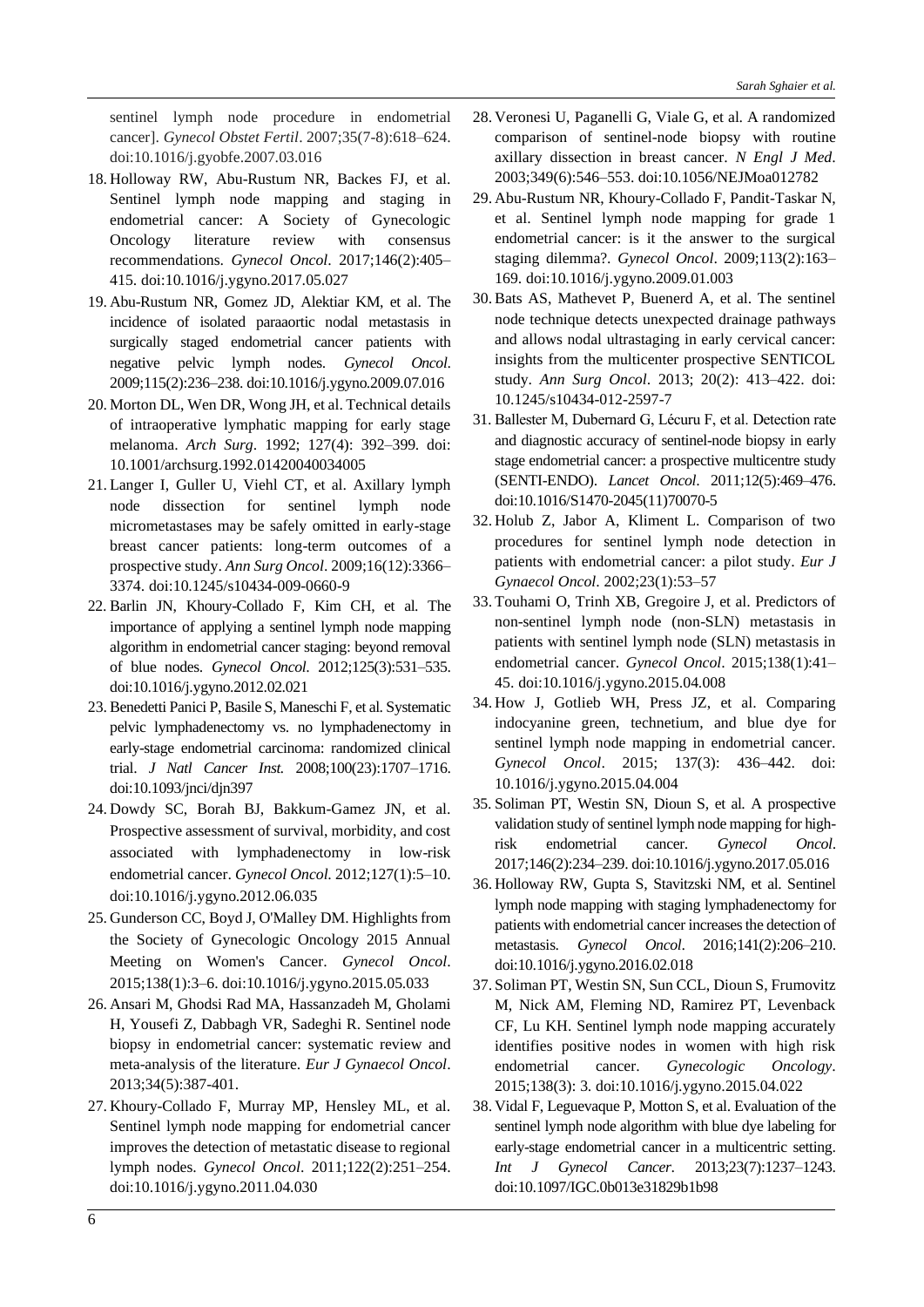- 39. Eitan R, Sabah G, Krissi H, Raban O, Ben-Haroush A, Goldschmit C, Levavi H, Peled Y. Robotic blue-dye sentinel lymph node detection for endometrial cancer– Factors predicting successful mapping. *European Journal of Surgical Oncology* 2015;41(12):1659-1663.
- 40. Ballester M, Dubernard G, Rouzier R, Barranger E, Darai E. Use of the sentinel node procedure to stage endometrial cancer. *Ann Surg Oncol*. 2008;15(5): 1523–1529. doi:10.1245/s10434-008-9841-1
- 41. Papadia A, Gasparri ML, Buda A, Mueller MD. Sentinel lymph node mapping in endometrial cancer: comparison of fluorescence dye with traditional radiocolloid and blue. *J Cancer Res Clin Oncol*. 2017;143(10):2039– 2048. doi:10.1007/s00432-017-2501-8
- 42. Lecuru F, Bats S, Bensaid C, Achouri A, Nos C, Faraggi M, Le Frere-Belda MA, Mathevet P. Technique et résultats du prélèvement du ganglion sentinelle dans le cancers du col et du corps de l'utérus. *EMC*. doi: 10.1016/S1624-5857(12)57321-7
- 43. Bodurtha Smith AJ, Fader AN, Tanner EJ. Sentinel lymph node assessment in endometrial cancer: a systematic review and meta-analysis. *Am J Obstet Gynecol*. 2017; 216(5): 459–476.e10. doi:10.1016 /j.ajog.2016.11.1033
- 44. Brar H, Hogen L, Covens A. Cost-effectiveness of sentinel node biopsy and pathological ultrastaging in patients with early-stage cervical cancer. *Cancer*. 2017;123(10):1751–1759. doi:10.1002/cncr.30509
- 45.Jewell EL, Huang JJ, Abu-Rustum NR, et al. Detection of sentinel lymph nodes in minimally invasive surgery using indocyanine green and near-infrared fluorescence imaging for uterine and cervical malignancies. *Gynecol Oncol*. 2014; 133(2): 274–277. doi:10.1016/j.ygyno. 2014.02.028
- 46. Tanner EJ, Sinno AK, Stone RL, Levinson KL, Long KC, Fader AN. Factors associated with successful bilateral sentinel lymph node mapping in endometrial cancer. *Gynecol Oncol*. 2015; 138(3): 542–547. doi: 10.1016/j.ygyno.2015.06.024
- 47. Holloway RW, Ahmad S, Kendrick JE, et al. A Prospective Cohort Study Comparing Colorimetric and Fluorescent Imaging for Sentinel Lymph Node Mapping in Endometrial Cancer. *Ann Surg Oncol*. 2017; 24(7): 1972–1979. doi: 10.1245/s10434-017- 5825-3
- 48. Holloway RW, Bravo RA, Rakowski JA, et al. Detection of sentinel lymph nodes in patients with endometrial cancer undergoing robotic-assisted staging: a comparison of colorimetric and fluorescence imaging. *Gynecol Oncol*. 2012; 126(1): 25–29. doi: 10.1016/j.ygyno.2012.04.009
- 49. Khoury-Collado F, Glaser GE, Zivanovic O, et al. Improving sentinel lymph node detection rates in endometrial cancer: how many cases are needed?.

*Gynecol Oncol*. 2009; 115(3): 453–455. doi: 10.1016/j.ygyno.2009.08.026

- 50. Ruscito I, Gasparri ML, Braicu EI, et al. Sentinel Node Mapping in Cervical and Endometrial Cancer: Indocyanine Green Versus Other Conventional Dyes-A Meta-Analysis. *Ann Surg Oncol*. 2016;23(11):3749– 3756. doi:10.1245/s10434-016-5236-x
- 51. Rossi EC, Ivanova A, Boggess JF. Robotically assisted fluorescence-guided lymph node mapping with ICG for gynecologic malignancies: a feasibility study. *Gynecol Oncol*. 2012; 124(1): 78–82. doi: 10.1016/j. ygyno.2011.09.025
- 52. Raimond E, Ballester M, Hudry D, et al. Impact of sentinel lymph node biopsy on the therapeutic management of early-stage endometrial cancer: Results of a retrospective multicenter study. *Gynecol Oncol*. 2014;133(3):506–511. doi:10.1016/j.ygyno.2014.03.019
- 53.Podratz KC, Mariani A, Webb MJ. Staging and therapeutic value of lymphadenectomy in endometrial cancer. *Gynecol Oncol*. 1998;70(2):163–164. doi: 10.1006/gyno.1998.5150
- 54. Morrow CP, Bundy BN, Kurman RJ, et al. Relationship between surgical-pathological risk factors and outcome in clinical stage I and II carcinoma of the endometrium: a Gynecologic Oncology Group study. *Gynecol Oncol*. 1991;40(1):55–65. doi:10.1016/0090-8258(91)90086-k
- 55. Cragun JM, Havrilesky LJ, Calingaert B, et al. Retrospective analysis of selective lymphadenectomy in apparent early-stage endometrial cancer. *J Clin Oncol*. 2005; 23(16): 3668–3675. doi: 10.1200/JCO.2005.04.144
- 56. Aalders JG, Thomas G. Endometrial cancer--revisiting the importance of pelvic and para aortic lymph nodes. *Gynecol Oncol*. 2007; 104(1): 222–231. doi: 10.1016/j.ygyno.2006.10.013
- 57.Frost JA, Webster KE, Bryant A, Morrison J. Lymphadenectomy for the management of endometrial cancer. *Cochrane Database Syst Rev*. 2017; 10(10): CD007585. doi:10.1002/14651858.CD007585.pub4
- 58. Chan JK, Wu H, Cheung MK, Shin JY, Osann K, Kapp DS. The outcomes of 27,063 women with unstaged endometrioid uterine cancer. *Gynecol Oncol*. 2007;106(2):282–288. doi:10.1016/j.ygyno.2007.05.033
- 59. Chan JK, Cheung MK, Huh WK, et al. Therapeutic role of lymph node resection in endometrioid corpus cancer: a study of 12,333 patients. *Cancer*. 2006;107(8):1823– 1830. doi:10.1002/cncr.22185
- 60. Daraï E, Dubernard G, Bats AS, et al. Sentinel node biopsy for the management of early stage endometrial cancer: long-term results of the SENTI-ENDO study. *Gynecol Oncol*. 2015; 136(1): 54–59. doi: 10.1016/j.ygyno.2014.09.011
- 61. How J, Gauthier C, Abitbol J, et al. Impact of sentinel lymph node mapping on recurrence patterns in